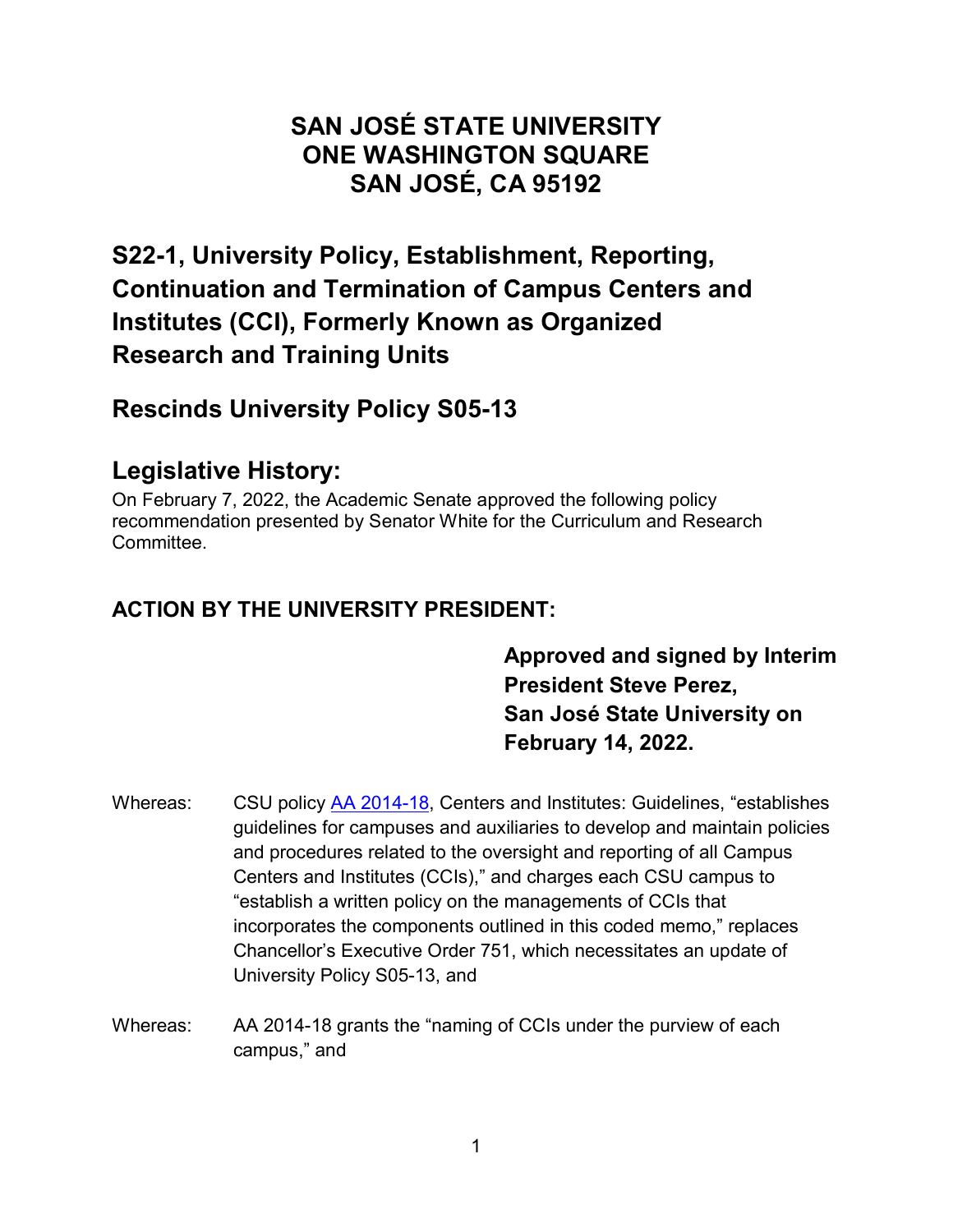| Whereas:   | annual reports to the University are required and an annual list of<br>active CCIs shall be submitted to the Chancellor's office via the<br>Assistant Vice Chancellor for Research Initiatives and Partnerships to<br>update the system-wide website upon request, and                                                                                                    |
|------------|---------------------------------------------------------------------------------------------------------------------------------------------------------------------------------------------------------------------------------------------------------------------------------------------------------------------------------------------------------------------------|
| Whereas:   | the President is "delegated the responsibility for the approval and<br>oversight of CCIs" and whose "authority may be delegated," and                                                                                                                                                                                                                                     |
| Whereas:   | the University has created the Division of Research and Innovation; be<br>it therefore                                                                                                                                                                                                                                                                                    |
| Resolved:  | That S05-13 be rescinded and the following new policy be<br>adopted.                                                                                                                                                                                                                                                                                                      |
| Rationale: | Our current policy is not in alignment with the CSU Chancellor's<br>Office policy AA 2014-18 to direct the oversight of Campus<br>Centers and Institutes (CCIs) at the University level. Because the<br>changes to the policy were so significant, C&R elected to rescind<br>the old policy and replace it with the new policy rather than<br>showing line by line edits. |

| Approved:                  | 01/31/2022                                                                                                                                                                                                                                                                                                                   |
|----------------------------|------------------------------------------------------------------------------------------------------------------------------------------------------------------------------------------------------------------------------------------------------------------------------------------------------------------------------|
| Vote:                      | $11 - 0 - 0$                                                                                                                                                                                                                                                                                                                 |
| <b>Present:</b><br>Absent: | Richard Mocarski (seat A), Thalia Anagnos (seat B),<br>Marc d'Alarcao (seat C), Gigi Smith (seat D), Faranak Memarzade<br>(seat E), Cara Maffini (seat F), Katy Kao (seat G), Wei-Chien Lee<br>(seat H), Stefan Frazier (seat I), Brandon White (seat J, chair),<br>Marie Haverfield (seat K), Chloe Cramer (seat L)<br>None |
|                            |                                                                                                                                                                                                                                                                                                                              |
| <b>Financial Impact:</b>   | To be determined                                                                                                                                                                                                                                                                                                             |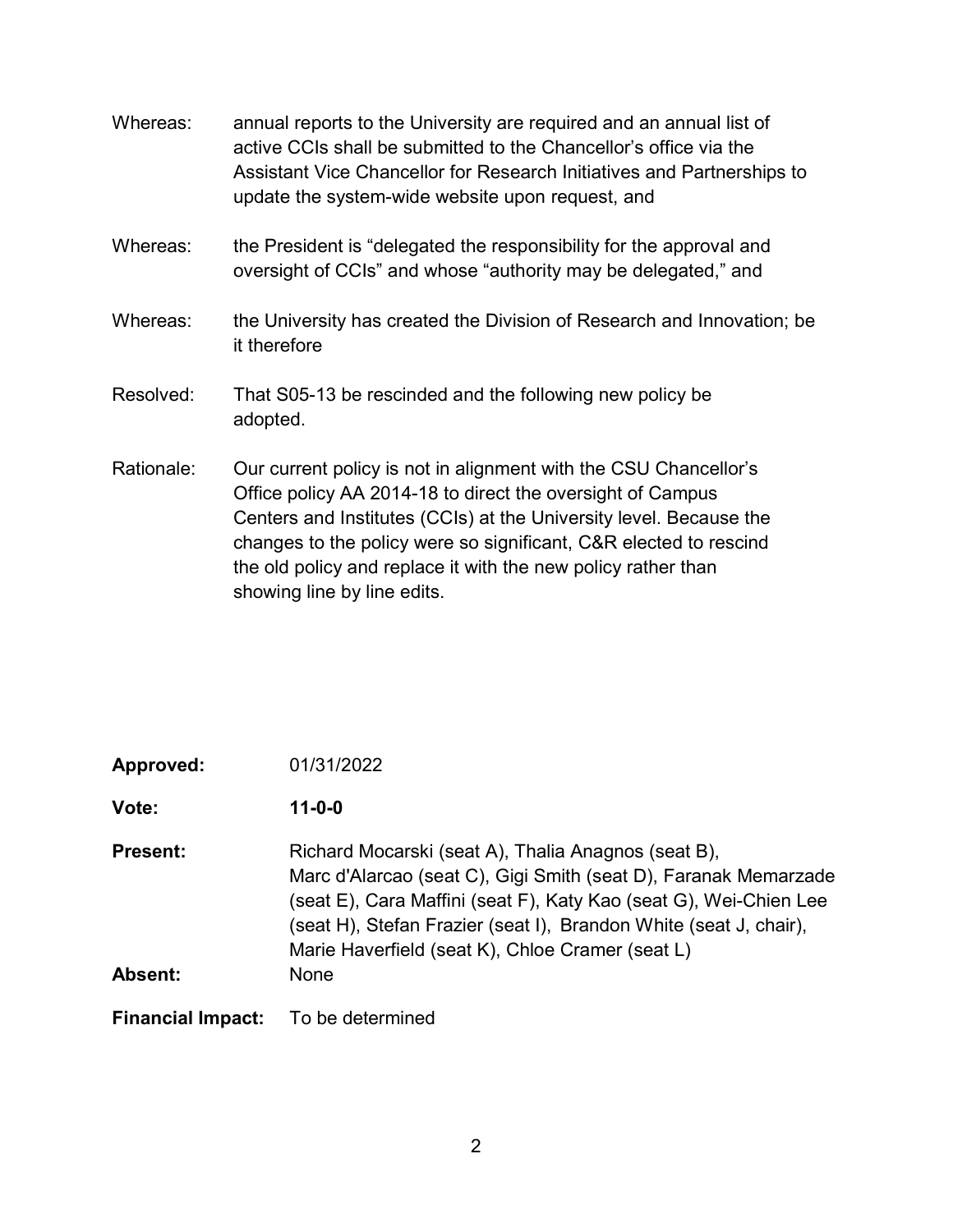# **POLICIES AND PROCEDURES ESTABLISHMENT, REPORTING, CONTINUATION AND TERMINATION OF CAMPUS CENTERS AND INSTITUTES (CCIs), FORMERLY KNOWN AS ORGANIZED RESEARCH AND TRAINING UNITS**

Research, scholarship, creative activity, education, and public service are recognized as vital components of the academic mission of San José State University. These can involve the lone scholar, the collaborative effort of a team, or a large but coordinated group. Because of the diverse ways in which these activities may be carried on, centers and institutes established within the university are recognized as efficient means to fulfill these functions. To facilitate the process and coordinate the effort, the following basic procedural and operational policy related to centers and institutes has been developed.

Separate centers and institutes, with their own budgets and administrations, may be organized within the university when there is a clear indication that they will aid the research, scholarship, creative activity, education, or public service of participating members of the faculty and that their activities will continue on a reasonably permanent basis.

1. Definition. As defined in the Chancellor's Office coded memorandum AA 2014- 18, a Campus Center or Institute (CCI) is a formally approved interdisciplinary and/or collaborative unit that:

(i) is organized around a scholarly, creative, research, education, and/or public service activity ("CCI Activity") that combines the interests and expertise of individuals, departments or administrative units, and may draw on expertise of others external to the campus or the Academy; and

(ii) may offer services to constituents beyond the campus community, e.g. individuals as well as private and public entities. While CCIs by their nature and location serve the campus community, their focus is not exclusively internal.

CCIs were previously referred to as Organized Research and Training Units at San José State University.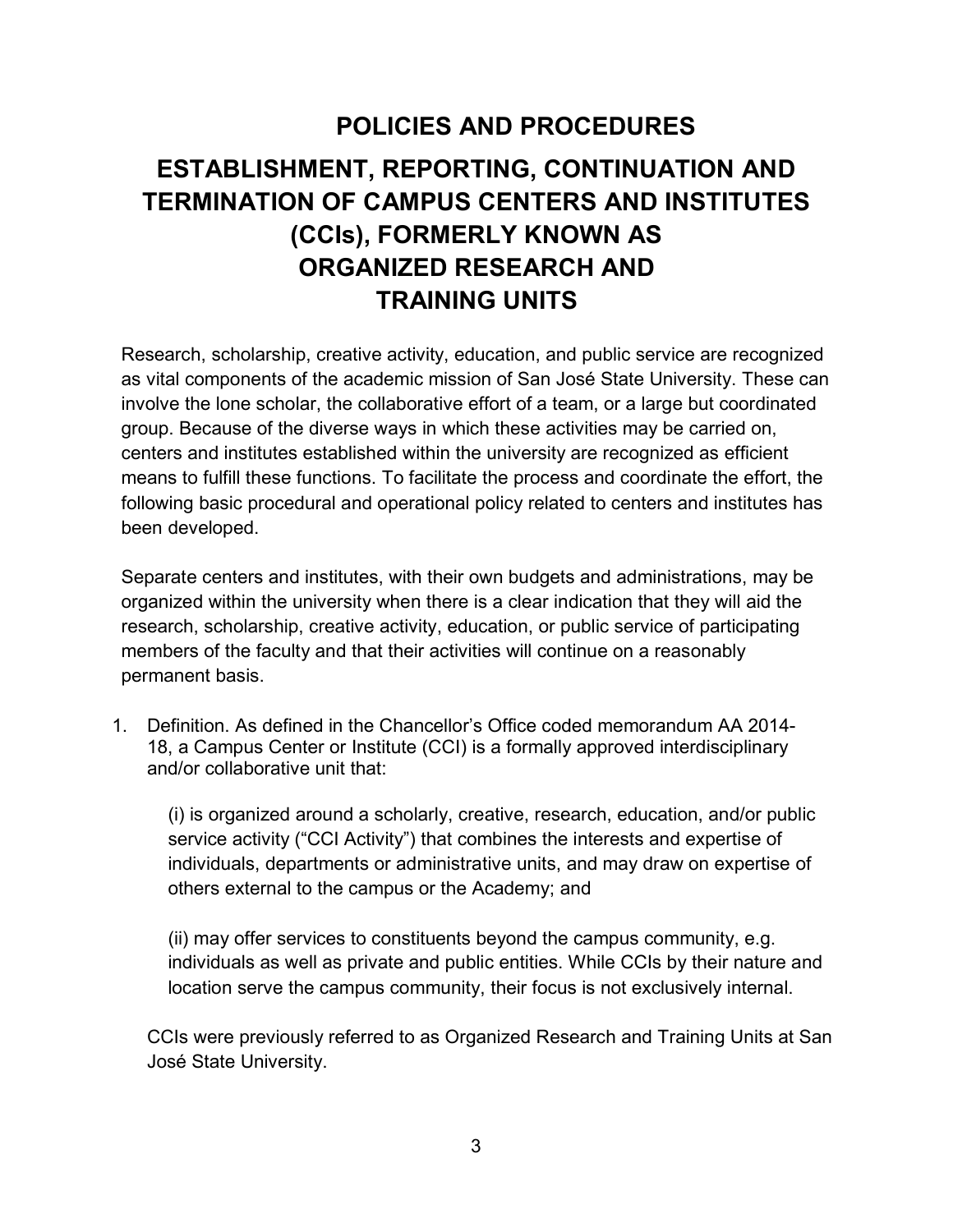- 2. In carrying out their programs, CCIs may seek and are encouraged to seek financial grants and provide funds and facilities for coordinated programs. Funds may be from contracts, grants, or gifts; but the value of the program to the campus--not the immediate availability of funds--shall be the criterion for establishing or continuing CCIs.
- 3. CCIs may be organized and established as either an institute or a center according to these definitions:
	- a. Institute. An institute is an agency established primarily for the coordination and promotion, on a continuing basis, of ascertained faculty. CCI Activity needs and interests organized around a broad interdisciplinary subject area. The breadth of the subject will be reflected in CCI Activity projects and programs which cut across college or campus boundaries. An institute, however, may also be proposed when needed by a single department to coordinate broad and varied CCI Activity programs across an interdisciplinary set of questions that encompass partnerships beyond that one department.
	- b. Center. A center is an agency established to promote focused CCI Activity interests of the faculty in a designated major area and may be within an institute, college or department. The depth of the subject will be reflected in CCI Activity projects and programs which address a focused set of questions that serve a designated area.
	- c. Public service activities and programs stemming from RSCA conducted within an institute or center, or from the professional interests of participating faculty may also be undertaken by CCIs.
	- d. Those entities that existed under S05-13 as an ORU or ORTU prior to the passage of this policy and are not named as an institute or center are allowed to maintain their title to enable ongoing name recognition by campus or external constituents, or to maintain alignment with their original or required mission or charter statements. Nevertheless, those entities are encouraged to update their mission, charter, and title to align with this policy.
	- e. Those entities that meet the definition of a CCI that have not previously obtained approval as an ORU or ORTU under the old University Policy S05- 13, will be required to be subject to this policy.
	- f. This policy does not apply to state or federal centers governed by their authority or campus central administrative or service units.
- 4. The creation of CCIs should be proposed with clear and strong evidence that long range needs and interests of the faculty and the university will be served thereby.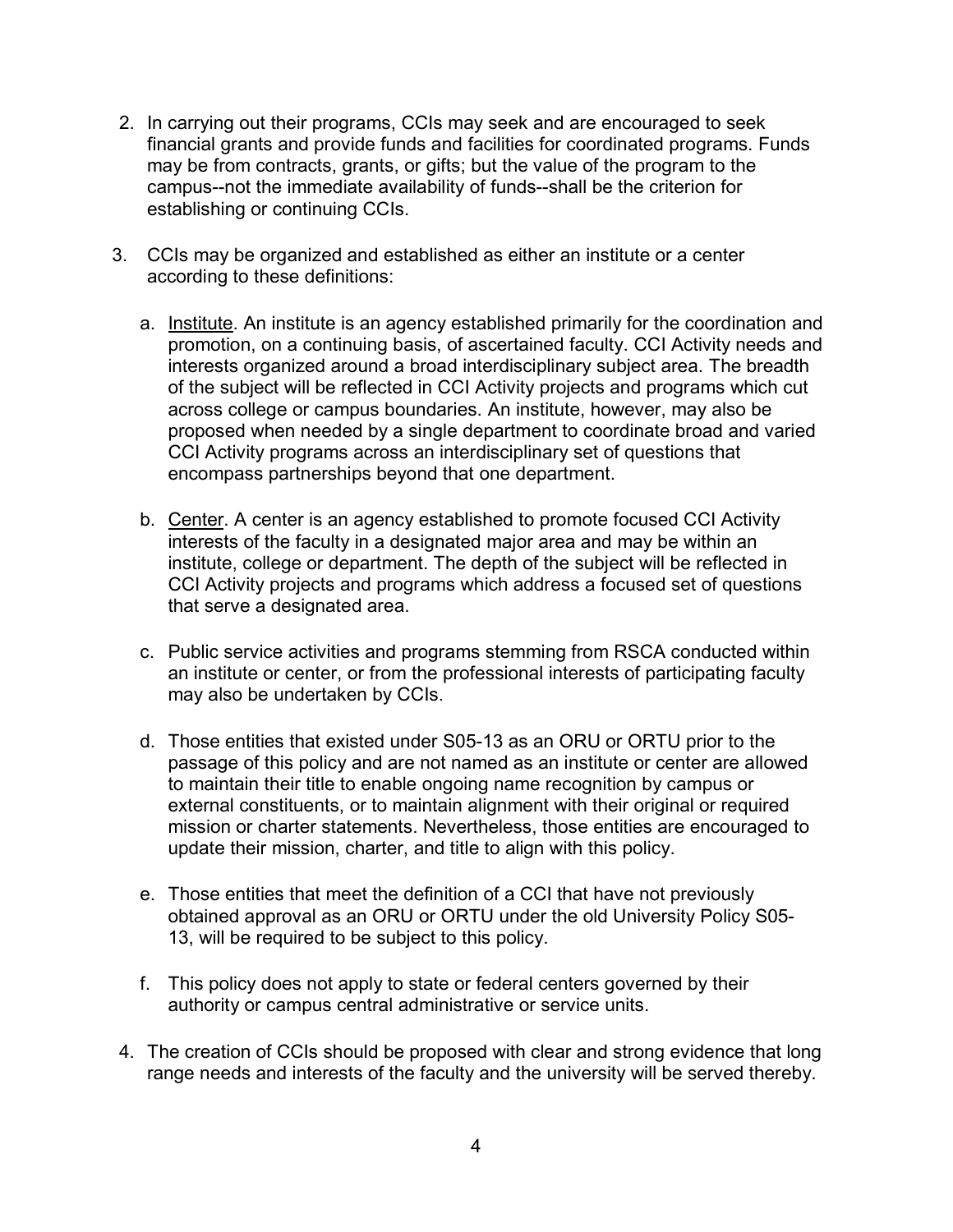- a. Functions of CCIs may include:
	- i. Providing opportunities for professional development of faculty and staff through teaching, research, scholarly and creative activities, and public service.
	- ii. Fostering and facilitating interdisciplinary efforts among disciplines, departments and across colleges.
	- iii. Providing a clearinghouse for information of interest to professionals, and conducting workshops and conferences for continuing education.
	- iv. Enhancing the curriculum by facilitating and supplementing the academic experience of students.
	- v. Other functions as stated in the organizational document, and approved following the process described below.
- b. Faculty and administrators may propose CCIs, but all proposals shall be reviewed and recommended by the administrative dean (if more than one college is involved, one administrative dean shall be named) to the Associate Vice President for Research (AVPR).
- c. Proposals shall include the CCI's financial plan including funding sources and any specific financial support. It is possible that it is in the best interests of an academic unit to provide support for a CCI based on the services it offers. In such a case, the administrative dean shall include a memo documenting the need and plan for such startup support.
- d. Proposals shall include a description of the organizational structures, community partnerships, and all related organizational documents. The CCI shall be headed by a director appointed by the administrative dean. Proposals may specify a faculty nomination process to recommend a director for consideration and appointment by the administrative dean. The management and review of a director resides with the administrative dean who may receive feedback from an Advisory Board (internal and/or external).
- e. The proposal shall include the names of those initiating the proposal, name of the CCI, a statement of the purpose of the CCI, and a table of organization. The AVPR will provide a checklist of necessary items to be included in the proposal.
- f. The AVPR shall review the proposal and consult with the chair(s) of the department(s) most directly affected by the proposal and with the administrative dean, as needed, regarding the merits of the proposal. The AVPR may request revisions to establish conformity of the proposed CCI with the standards established by this policy.
- g. When convinced that these standards have been met, the AVPR shall then submit the proposal to the Curriculum & Research Committee of the Academic Senate. The Curriculum & Research Committee shall consider the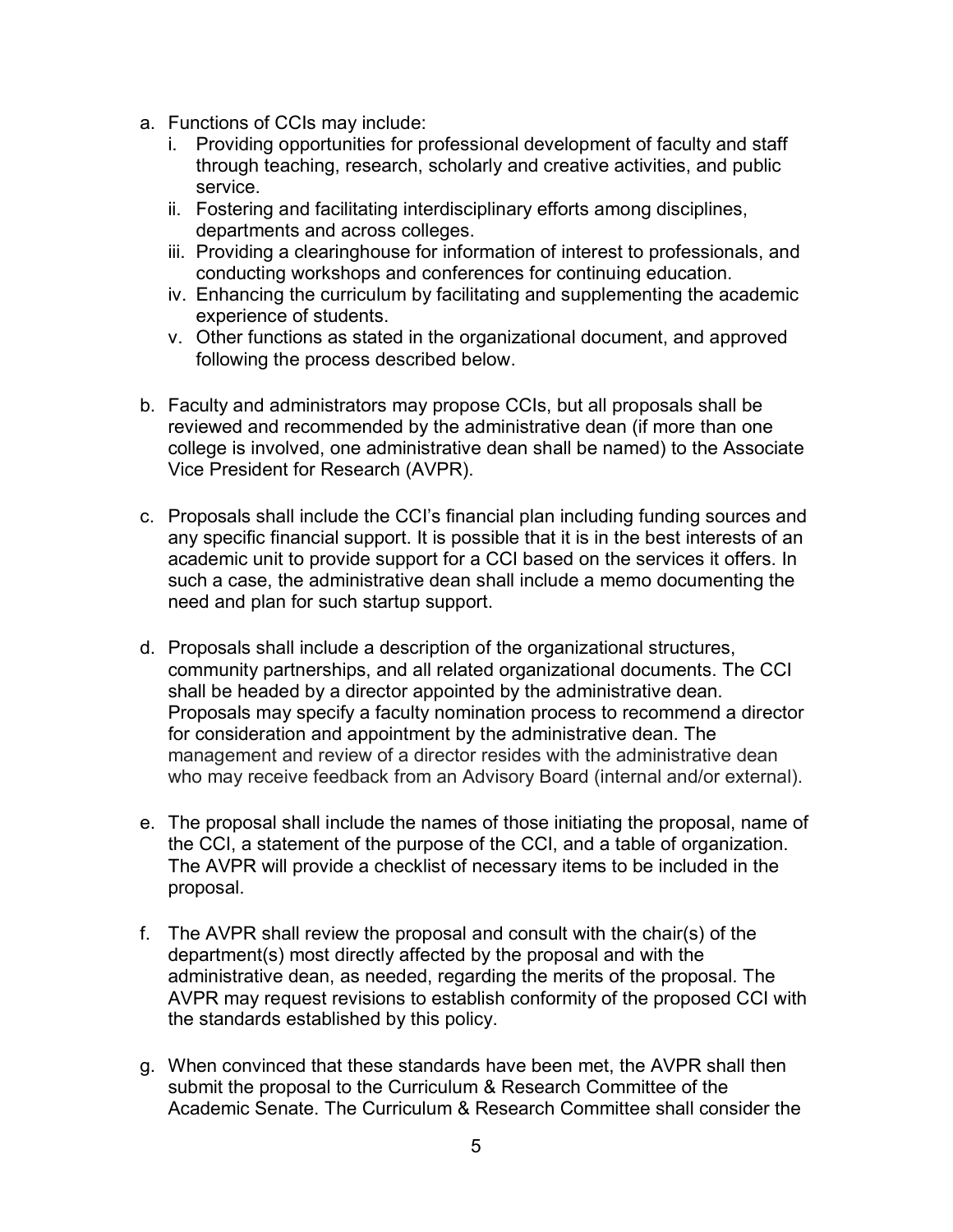proposal and make recommendations to the Vice President for Research and Innovation (VPRI). The VPRI, in consultation with the Provost, shall review the proposal with accompanying recommendations. CCI proposals accepted by the VPRI are presented to the President for final decision. The President's decision shall be in writing to the administrative dean, with a copy to the VPRI, Provost, AVPR, and the Curriculum and Research Committee and shall include the original copy of the proposal with approval signature (or not).

- h. CCI proposals not accepted by the VPRI will be returned to the administrative dean with written feedback with a copy to the Curriculum and Research Committee. Revised proposals (if any) shall be reviewed by the AVPR. The AVPR shall then submit the modified proposal to the VPRI for further consideration and assessment. The VPRI, in consultation with the Provost, shall review the revised proposal with accompanying recommendations. Depending on the outcome of the VPRI's assessment of the revised proposal, he/she will take action as outlined above.
- 5. A CCI shall be administered by a director who shall be appointed by the administrative dean. The director may be nominated by the faculty members of the CCI for consideration. If a director nomination process is chosen for the CCI, the initial director shall be selected by the administrative dean until faculty membership is established. Operating procedures, including the selection, retention, service period, and annual evaluation of the director, shall be outlined in the CCI proposal and will be in compliance with all applicable policies. The name of the director shall be submitted to the AVPR who annually will inform the CSU.
- 6. The administrative dean is responsible for the oversight of the fiscal health of each CCI under his/her supervision.
	- a. Limited state support, commonly in the form of office or resource space, time for the director, or other startup functions, is a decision prerogative of the administrative dean.
	- b. CCIs may not handle money directly. Administration of finances, except for that support coming out of the state budget, for all CCIs will be handled by SJSU auxiliaries in accounts in the name of the CCI.
	- c. Each director shall be responsible for the CCI account(s). The CCI account(s) shall consist of funds derived from unit activities including conferences, publications, and donations.
	- d. Distribution of any indirect costs earned by the CCI shall follow the current Division of Research and Innovation policy and SJSU Research Foundation process and be determined prior to receipt of grant or contract funding.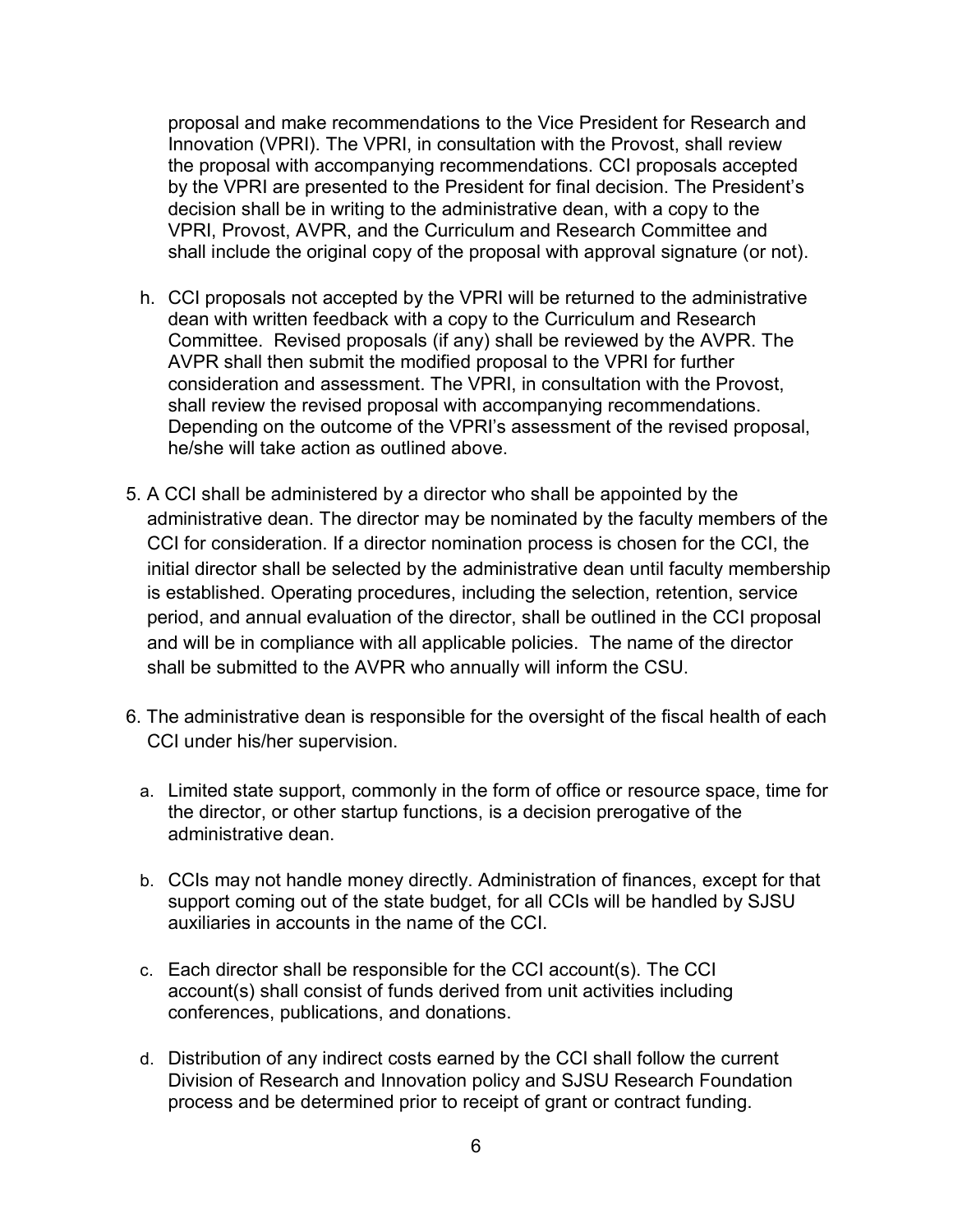- 7. Directors of established CCIs shall submit annual reports to the administrative dean, who shall review, sign, and forward the report to the AVPR. These reports are due to the AVPR on September 30th of each year. The report shall cover the preceding fiscal year describing accomplishments and future plans of the CCI, full accounting of income and expenses from all accounts (operating funds and any auxiliary accounts), and conflict of interest statements, updates, and management plans for disclosed conflict of interest statements. At intervals of no more than seven years, each unit shall be examined by the Graduate Studies and Research (GS&R) Committee of the Academic Senate. The purposes for which the CCI was initially established and the emergence of further or changed value to the campus shall be reviewed. The capacity of CCIs to become and remain financially self-sustaining is assessed. Although it is desirable to become selfsustaining, it is possible that it is in the best interests of an academic unit to provide support for a CCI based on the services it provides to the faculty and students. In these cases, the administrative dean should include a memo documenting the need for such support for consideration during the seven-year review.
- 8. Proposals of substantive modifications to the CCI shall be made by the CCI director as part of the annual or seven-year reports (e.g., name, focus, location) and shall be reviewed by the AVPR. If acceptable, the AVPR shall submit the proposed modifications to the VPRI for consideration and assessment. The VPRI, in consultation with the Provost, shall review the modifications. Depending on the outcome of the VPRI's assessment of the modifications, he/she will take approval action as outlined above.

The GS&R committee shall submit its review to the AVPR to recommend (or not) the continuation of a CCI with or without conditions. A recommendation to continue the unit shall be acknowledged in writing by the AVPR to the administrative dean, with a copy to the VPRI and the University Curriculum and Research Committee.

If the CCI director requests, or if the Provost, administrative dean, AVPR or the GS&R Committee recommends termination of a CCI, the recommendation shall be forwarded to the VPRI with a copy to the AVPR and the administrative dean. The VPRI will make an assessment in consultation with the Provost, the administrative dean, and the AVPR. If the VPRI accepts the recommendation, the VPRI will make the recommendation of termination to the President who will make the final decision to continue or terminate the unit. The President's decision shall be in writing to the administrative dean, with a copy to the VPRI, Provost, AVPR, GS&R Committee, and the Curriculum & Research Committee. The AVPR will notify the CSU of the termination of the CCI.